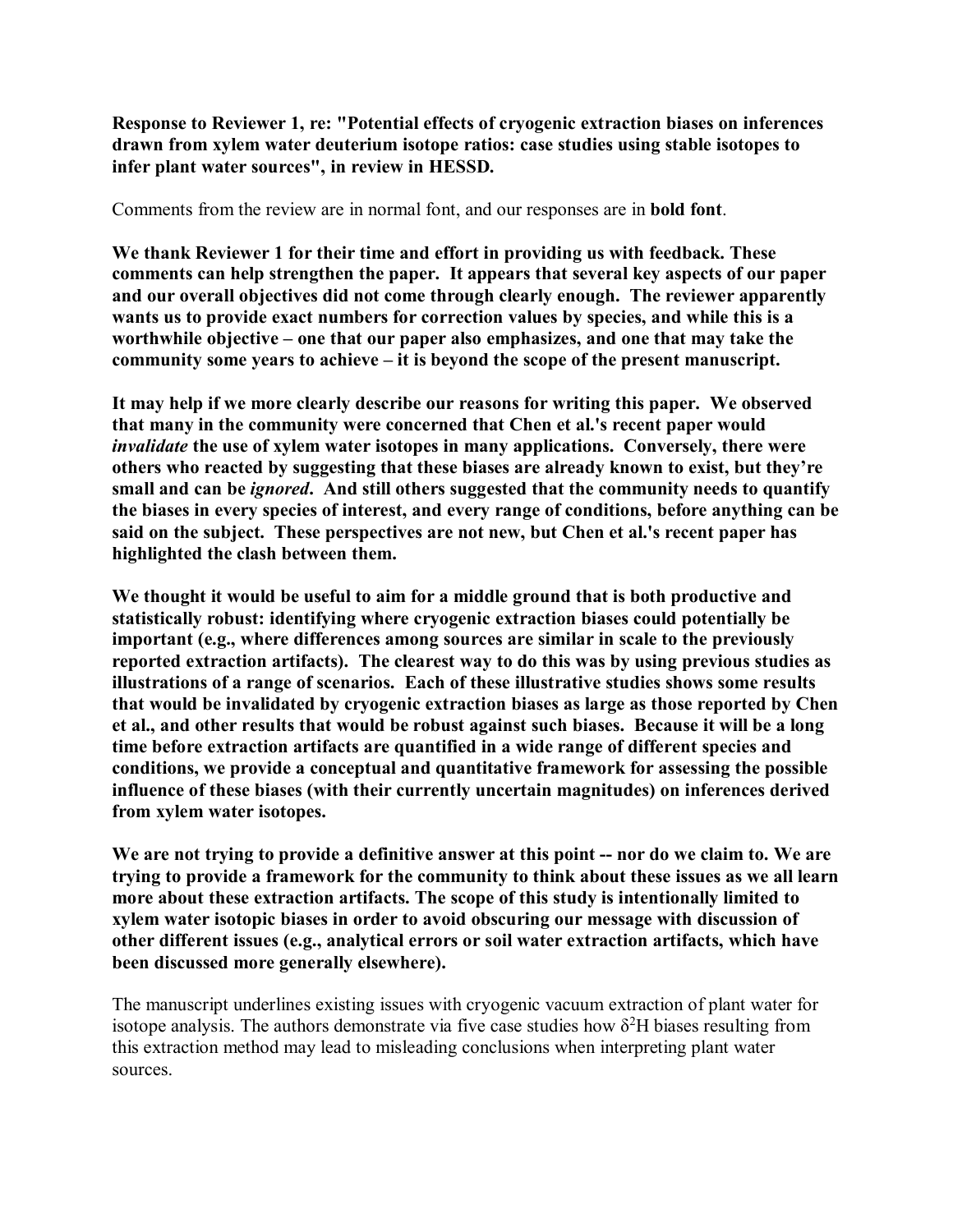The authors heavily rely on results of a study by Chen et al. (2020) without going much into detail about this study. This is often tricky for the reader (since details are not mentioned) and it requires going back and reading the study by Chen et al.

**We will add more details about the by-species differences. Otherwise, our discussion of Chen et al. is matched to our use of Chen et al. We simply adopt their numbers, e.g., "we use -8.1 ‰** *for purposes of illustration***" (line 91) but we do not argue that these represent universal correction values, as frequently stated in our manuscript (including the abstract and conclusion). It is unclear what unmentioned details of Chen et al., are wanted, as our assumptions and uses of these values are clearly stated, and our language consistently reflects out treatment of these bias values as hypothetical or assumed. We will also now add discussion of the extraction artifact values described in other studies, of other species.**

The authors apply a  $\delta^2$ H bias correction to a handful of plant source water studies. But what are the selection criteria of these case studies? The manuscript does not go far beyond the discussion section of the Chen et al. (2020) study. The application of an average bias correction factor determined by Chen et al. to a limited selection of other studies is not enough. Are the tree species from the selected case studies even covered in the study by Chen et al (2020)? Otherwise, I highly question the overall applicability of an average bias correction factor to different tree species (from your case studies) that may react differently during cryogenic vacuum extraction. This would result in the necessity to calculate different bias correction factor for specific plant species. Chen et al. (2020) stress the fact that species-specific differences in the cryogenically obtained  $\delta^2$ H values exist and need to be accounted for (together with data on stem relative water content).

**Nowhere do we imply that an average bias correction factor is universally applicable. Instead, as clearly stated in our paper, we use the average of Chen et al.'s values as an example** *for purposes of illustration***. The suggestion that we match species biases with studies that compare the same species elsewhere ignores the likelihood that these biases might also be a product of plant age, wood anatomy (e.g., ring vs diffuse porous), type of wood sample (e.g., twig or main-stem), extraction line set up, user, etc. Let's not forget that Chen et al. only used 3 samples per species, and did the extractions in one lab, and thus it is unlikely that their values are universally representative of even the species that they studied, let alone other species.** 

**Researchers will always be limited by their inability to know the true error, bias, or uncertainty associated with any individual measurement. That reality underpins our motivation to write this paper – to show that one can make useful inferences even when the exact biases underlying any sample values are unknown. Some applications may warrant greater precision and thus call for developing lab-specific, species-specific, or user-specific correction factors. The unavailability of such detailed bias characterizations, however, should not preclude considering the potential effects of these biases and how they might be accounted for. We are not dictating what those assumed numbers should be in any general sense.**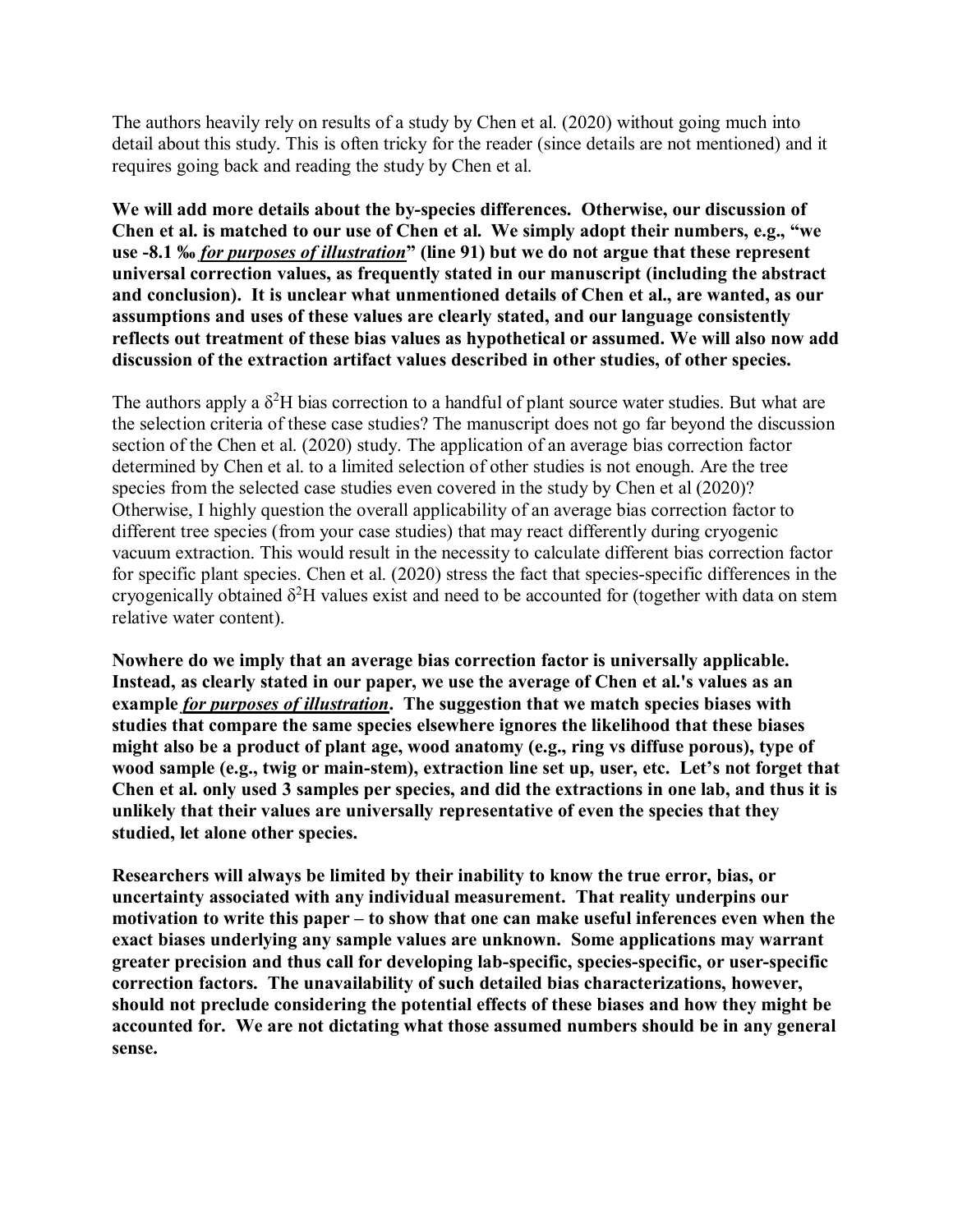**Also, please note that we repeatedly emphasize that more studies are needed to use any correction factors deterministically: see lines 21-22(abstract), 73-76 (including eq. 6), 89-92, 156-157, 245-250, 256-259. We also account for a range of by-species bias values throughout the paper: 187, 213-215, the entirety of Section 4, and Figure 2. Moreover, please note our word choice when we apply the assumed 8.1 ‰ correction ("a possible cryogenic extraction bias of -8.1 ‰" (99), "a presumed -8.1 ‰ bias" (112), "presumed cryogenic extraction biases" (118), "presumed cryogenic extraction bias of -8.1 ‰," (125), "if it were shifted by +8.1 ‰ to compensate for presumed cryogenic extraction biases" (135), "If these xylem water values were shifted by +8.1 ‰ to correct for presumed cryogenic extraction biases," (153), "correcting for the presumed extraction bias would not imply greater" (155). This is only a partial list, but it should be clear that our use of conditional, hypothetical language was not accidental.** 

**Regarding the selection of studies, each was selected because it showcases a different scenario. Each also demonstrates findings that would be minimally affected by biases of ~8 ‰ as well as findings that would be greatly affected by biases of that magnitude. We clearly state that we selected these studies for their illustrative value: "The studies were selected because their analyses and inferences exhibit a range of sensitivity to potential biases, not because they are representative of the total body of literature". The suggestion of including a labelling study is appreciated; this is a great suggestion because, with labelling studies, the signal can be made strong enough to minimize the potential effects of extraction biases. We would gladly receive suggestions of other specific scenarios to include, and consider their additional value to the study. Adding more for the sake of having more does not sound useful for our concept-driven article, because, as stated, a holistic synthesis is not the scope of our work. Perhaps such a re-analysis should be pursued once more studies report extraction biases and thus we have a better grasp on their generality and variability.** 

Overall, the manuscript is a bit light. It would benefit from 1) case studies that include the tested species of the Chen et al. study 2) selecting more than five case studies to underline the statements and conclusions of the present study and 3) from including recommendations on how to perform bias correction on your own data and which factors to consider for that (speciesspecific differences, extraction system bias correction, isotope measurement accuracy etc.). The authors further ignore the well-known fact that cryogenic vacuum extraction from certain soil types causes isotope effects that need to be corrected for (such effects may also differ for the selected case studies). I admit that this is difficult when the raw data of the selected case studies is not available but this could be overcome by choosing newer studies where authors might be willing to share their data or where data is already publically available.

## **1) We do not believe this to be possible, and it is not clear how this would help advance the objectives of our research.**

**2) It would be helpful to know what points would be strengthened by doubling the number of studies (10 studies is suggested in a later comment). Each of our five studies support our conclusion that "conclusions drawn from cryogenically extracted xylem water δ2H are neither generally valid nor generally invalid; what matters is the size of the potential**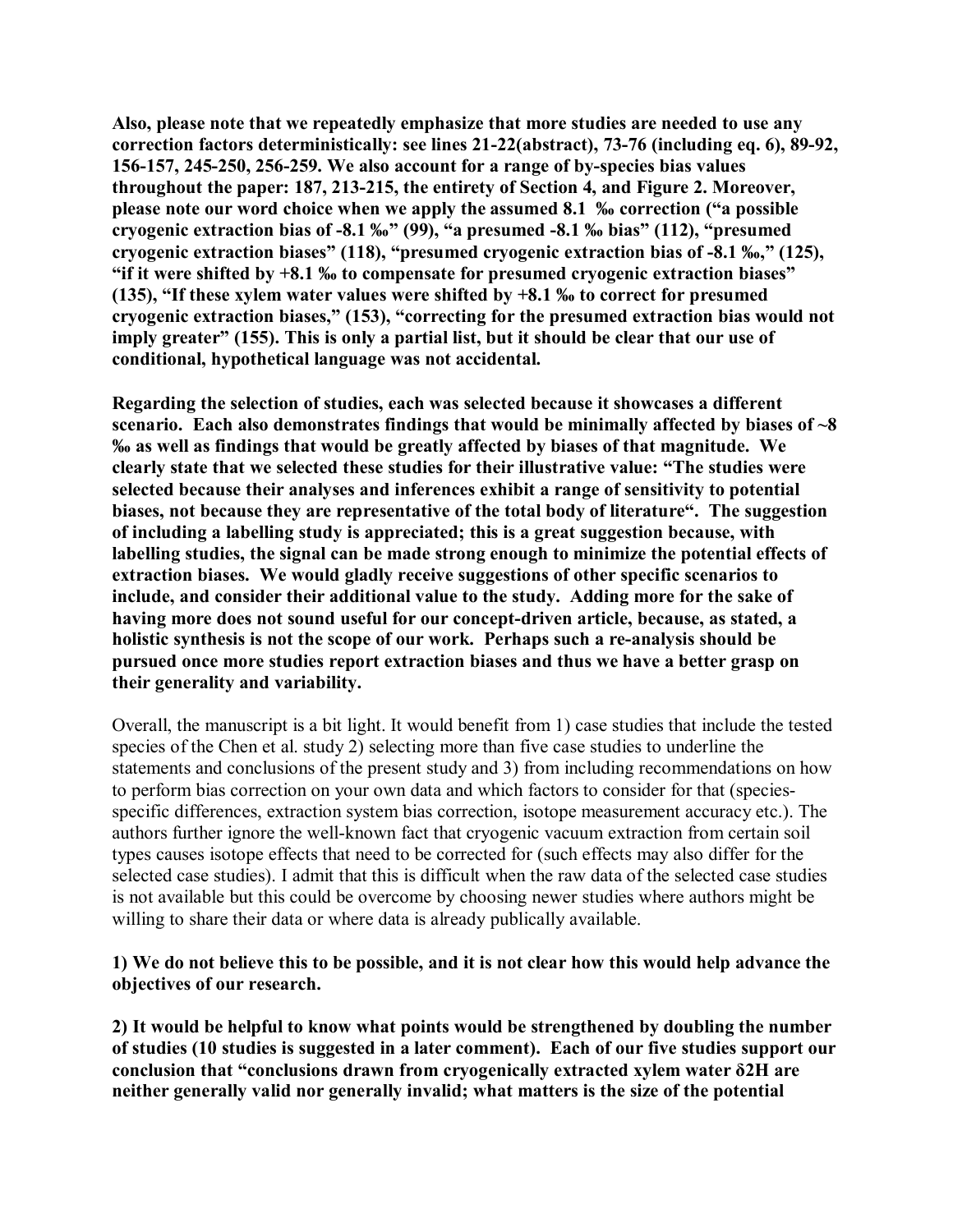**extraction artifacts in relation to the isotopic signals in the data." Our goal is not to systematically evaluate the entirety of past papers on this topic (and we are clear about this). We also received suggestions (not through this review process) to use fewer studies because cases A, B, and E together are adequately illustrative. We do plan to include a labeling study in the revised paper.**

**3) The entirety of the paper demonstrates how one would assess the potential impact of xylem water extraction bias on their own data: e.g., assuming a value that is reasonable based on the literature, and carrying it through the analysis to evaluate how the findings could be influenced. A more detailed, specific correction would be ideal, but as we say in the paper, "Further work to quantify potential extraction artifacts will hopefully yield correction factors for a range of species and extraction protocols. These are urgently needed because evidence does not support using 8.1 ‰ δ2H as a universal correction factor, although it was adopted here for illustrative purposes."**

**4) As stated in the paper, "We do not address the potential consequences of cryogenic extraction biases in soilwater samples, because the current literature lacks a sufficiently clear consensus on the magnitude, or even the direction, of such potential biases in soilwater extractions". Soil extraction errors are important, and they've been extensively discussed elsewhere, but they have not been found to be as consistently directional as the plant extraction biases have been. The inconsistent biases observed in soils would require a different approach than the one that we outline for the more consistent biases observed in xylem water extractions.**

**5) As the reviewer suggests, in principle one could find studies where the raw data are available, and** *if* **the workflows are sufficiently well documented, the calculations could be reproduced in detail, with and without assumed extraction biases. The cost of this approach, however, would be that readers would need to wade through several pages of methods for each study that was analyzed in this way.**

Further, it would be interesting to know if a bias correction is necessary and how a potential bias correction would look like for artificial isotope labeling studies. How would results be shifted?

**Agreed, although it's not clear what type of labelling study is being suggested. The answer probably depends on the mechanism controlling the extraction biases. Given that there are active debates on that topic (lines 29-32), and weighing in on that debate is unnecessary for our paper, we will not speculate. We can, however, show how a +8 ‰ δ<sup>2</sup> H bias correction may affect results; for example, it would have only minor effects on the interpretation of water uptake in Kulmatiski et al., 2010 [\(https://doi.org/10.1111/j.1469-8137.2010.03338.x\)](https://doi.org/10.1111/j.1469-8137.2010.03338.x),**  given the huge ( $10^2$ - $10^4$  ‰  $\delta^2$ H) signal introduced by the deuterated water.

My specific comments can be found in the attached pdf. (copied and pasted below).

Page: 1

Number: 1; Date: 2/8/2021 7:29:20 AM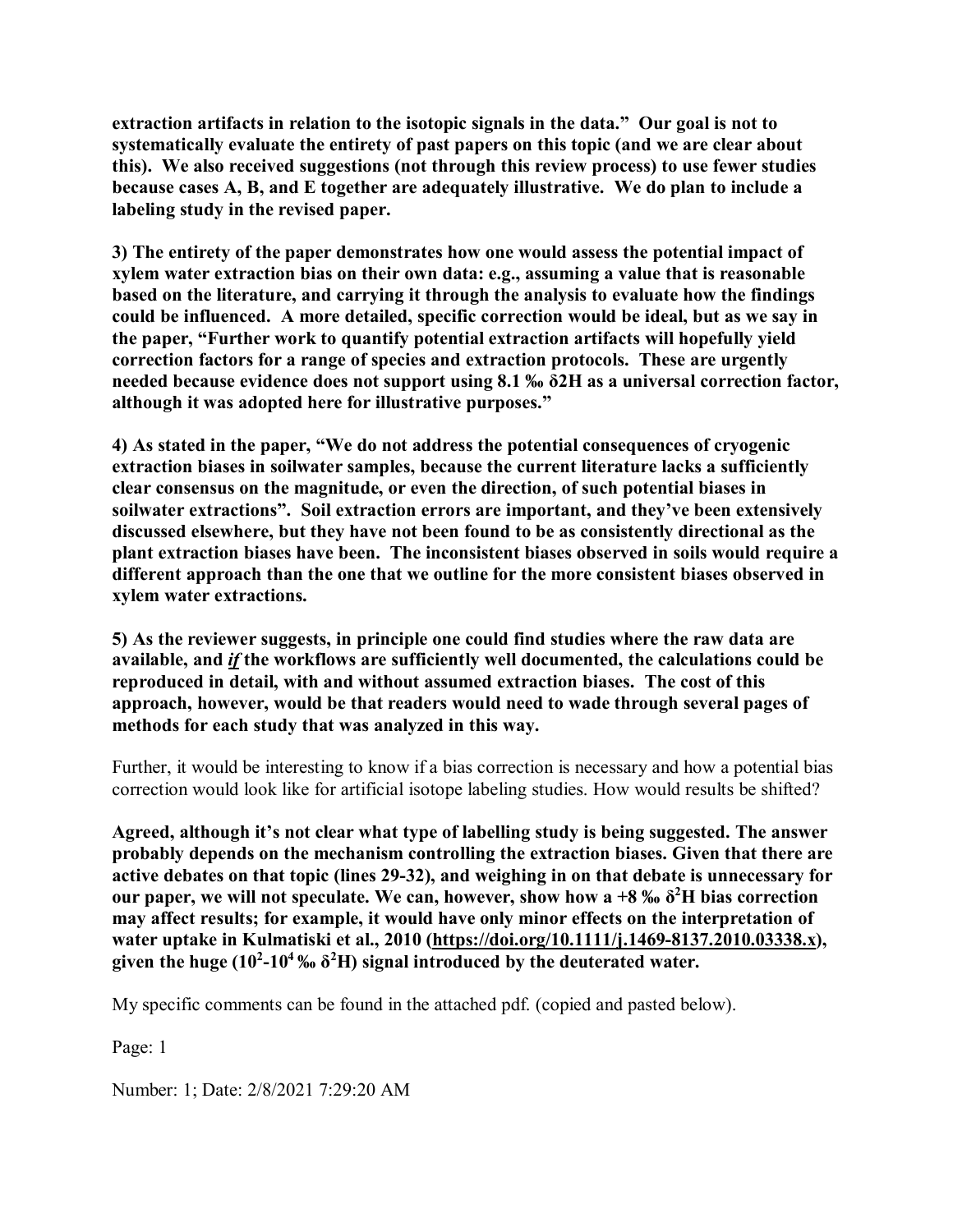You need to explain that this is an average over only nine tree species. Do the species of your selected case studies belong to either of the nine species? If not, do you not think that a speciesspecific bias correction would be more appropriate? Chen et al. found species-specific differences but no differences between habitats.

# **We will now state that this is an average over only nine tree species when we first discuss Chen et al. Otherwise, our response to this comment has been made above.**

Page: 2

Number: 1; Date: 2/8/2021 7:29:20 AM What about isotope labeling that artificially alters the input signal?

### **This will be discussed in our revision. Thank you for the suggestion.**

Number: 2; Date: 2/8/2021 7:29:20 AM I think the reader needs more information about the study by Chen et al.

### **We will provide earlier discussion of by-species extraction errors to mitigate potential reader confusion.**

Number: 3; Date: 2/8/2021 7:29:20 AM Do you mean delta here?

## **Yes, thank you.**

Number: 4; Date: 2/8/2021 7:29:20 AM same here: delta

#### **Yes, thank you.**

Number: 5; Date: 2/8/2021 7:29:20 AM Again, a bit more information would be useful.

## **We will clarify that Kirchner and Allen previously reported equations for error propagation in mixing models.**

Page: 3

## Number: 1; Date: 2/4/2021 1:40:11 AM

We know about biases resulting from cryogenic vacuum extraction of soil water. Can you account for those too? Not only the 2H signal of plant xylem water would have to be shifted but also the soil water signal (depending on the extracted soil type and its physico-chemical properties). How would this affect your interpretations of the five case studies?

### **We** *could* **account for soil water extraction biases (see eqs. 1-6), but focusing on those would distract from the primary focus of our paper. We believe that it is more effective to focus**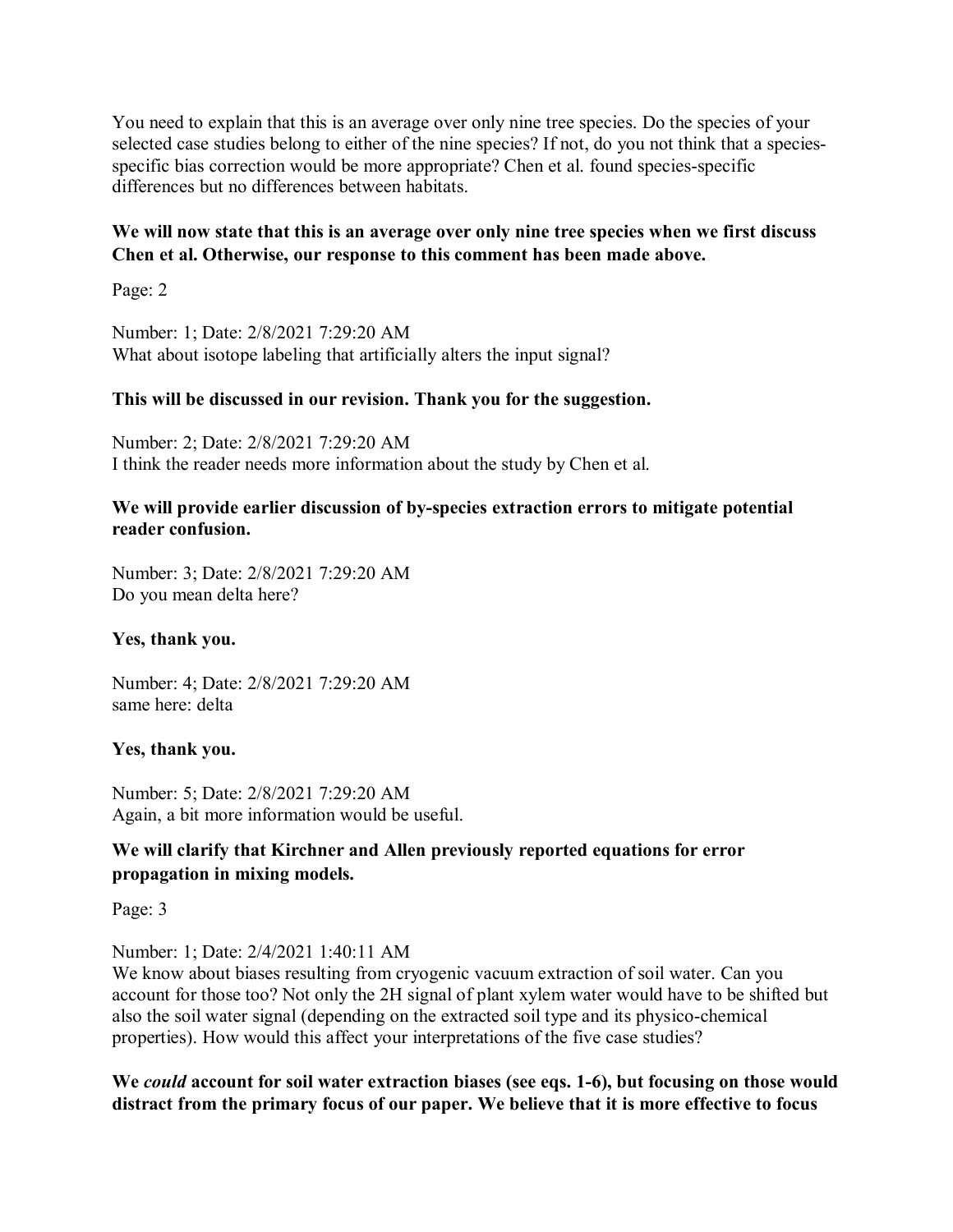**on one issue, instead of simultaneously analyzing multiple issues and consequently making their respective effects less clear. For the same reason we also do not intend to address the IRMS or CRDS analytical errors that have been extensively discussed elsewhere (although eqs. 1-6 are also relevant when accounting for those errors).** 

#### Number: 5; Date: 2/4/2021 1:43:48 AM

And with different extraction parameters (time, temperature, pressure). See results of interlab comparison for cryogenic soil water extraction (https://doi.org/10.5194/hess-22-3619-2018) Do we need to introduce a lab-specific "extraction system bias"?

**We will specify those details as examples of lab-specific or user-specific factors, although it would be a mis-citation to cite that study in this sentence as currently written. Answering this question about the "need" for a lab-specific bias is at odds with the primary purpose of our paper. We describe that the need to reduce uncertainty, e.g., by developing lab-specific corrections, will depend on the signal strength in the environment and the required inferential precision.** 

Number: 6 Date: 2/4/2021 1:43:48 AM

Could you include a slightly wider range of studies here  $(say \sim 10)$ ? This would strengthen the manuscript, underline your statements and point to the urgent need of bias correction.

### **This is addressed above.**

Number: 7; Date: 2/4/2021 1:43:54 AM

Again, I think you need to give the reader a bit more information and not expect them to read the study by Chen et al. first.

## **This is addressed above.**

Number: 8; Date: 2/4/2021 1:43:48 AM Did you ask the authors to share their data?

**We frame our use of the data transparently. We describe the data and its exact sources transparently. Why should our study depend on data that can only be gained by having colleagues who are willing to share their data? We did not need to leverage any such connections to procure the data required to write this paper.** 

#### Number: 9; Date: 2/4/2021 1:43:48 AM

Can you please explain in more detail why you only focus on 2H? Simply because there are not so many studies reporting issues with 18O, does not mean they do not exist. I understand that biases in 18O reported by Chen et al. are rather small but the authors only considered a limited number of species.

**Thank you for the suggestion. In a revised version, we will explain that much of the content of this paper could also apply to 18O if similar biases were suspected. In general (among the few studies available), extraction biases in 18O appear to be smaller, but so are**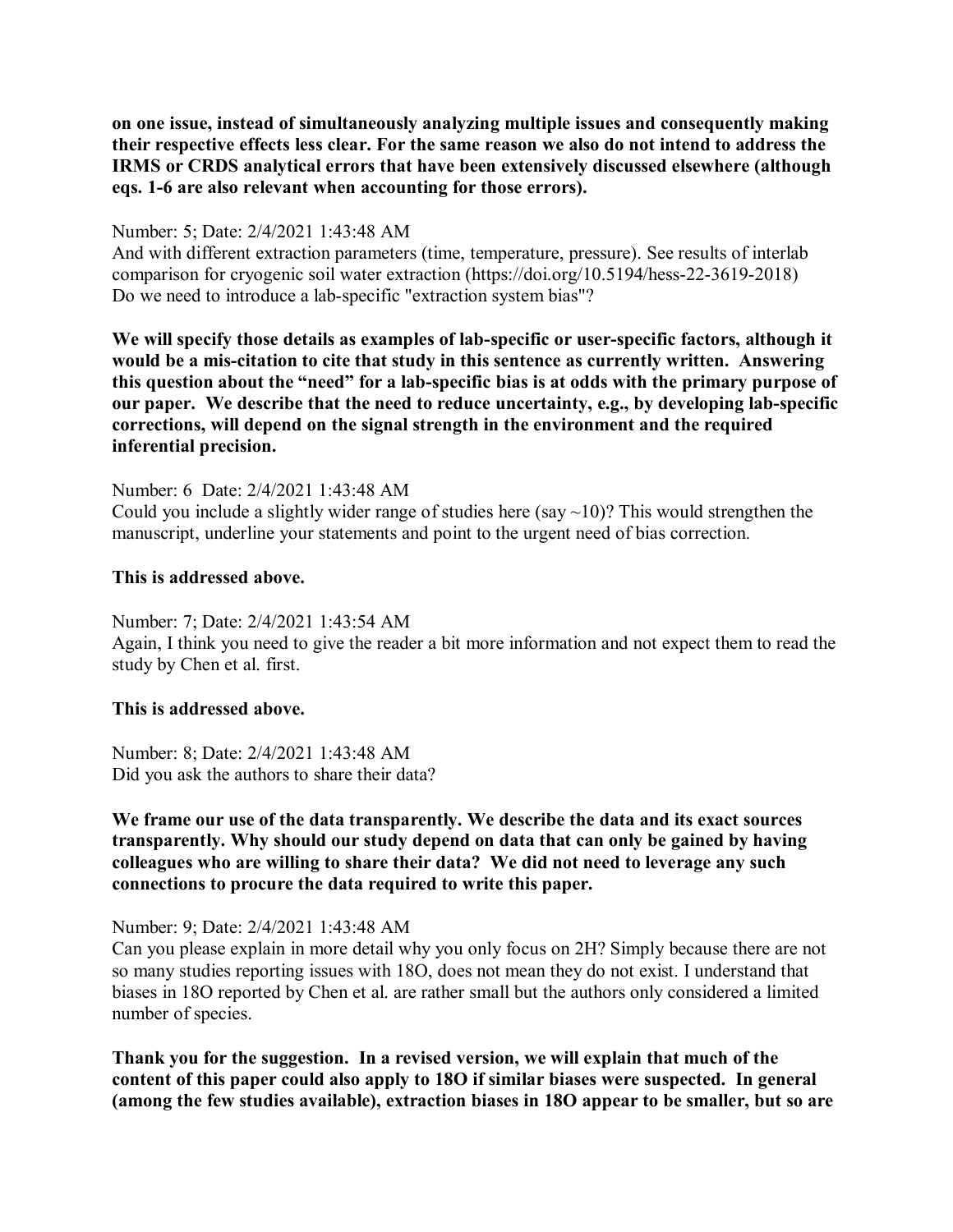**the environmental signals that need to be quantified. On balance inferences drawn from 18O appear to be somewhat more robust against extraction biases than those drawn from 2H.** 

Page: 4 Number: 1; Date: 2/4/2021 1:43:48 AM Gaj et al. 2016 (DOI: 10.1002/rcm.7787) suggest a post-correction of data based on the physicochemical soil properties.

### **We are aware, but the interpretation of those values is unclear, in part, because they depend on oven-drying and rewetting experiments [\(https://doi.org/10.1002/rcm.8348\)](https://doi.org/10.1002/rcm.8348).**

Number: 2; Date: 2/4/2021 1:41:44 AM Does this account for instrumental measurement inaccuracy as well? Which factors need to be considered when performing bias-correction on your own data?

### **The framework we describe can be used to evaluate any potential biases; any such biases should be assessed relative to the strength of the signal that one is trying to detect. We can clarify this further in the revision.**

Number: 3; Date: 2/4/2021 1:59:58 AM

I know the average of 8.1 is based on tree water extractions but wouldn't that mean that we also have to correct other plant extracts' water? Can you further elaborate on that and be more clear about how your study goes beyond the Results and Discussion section of the Chen et al. paper?!

### **Chen et al. report the bias values. We present a framework to consider how and where such values matter, and then provide relevant equations, examples, and novel discussion of their importance in dual-isotope studies.**

Number: 4; Date: 2/3/2021 3:42:42 AM

Is there a reason why two out of your five studies are kind of old? I do understand their relevance in the literature context but I think replacing those with "newer" studies (or adding newer studies) from which you could get the raw data would be beneficial to the manuscript.

## **We cannot agree or disagree with this because it is unclear why "newness" is beneficial. One benefit of using older studies is that many readers will already be familiar with them.**

#### Number: 5; Date: 2/3/2021 2:56:08 AM

Early on, Meißner et al. (doi:10.1007/s11104-013-1970-z) showed that soil property effects lead to conflicting results for delta18O and delta2H in plant water uptake studies and Orlowski et al. 2013 (doi:10.5194/jsss-2-179-2013) showed with a simple greenhouse experiment that cryogenic extraction results may lead to misinterpretation of plant water sources.

**Noted. We will discuss these examples to demonstrate past studies' considerations of soil water extraction errors, which, in part, further justifies our focus on plant water in this study.**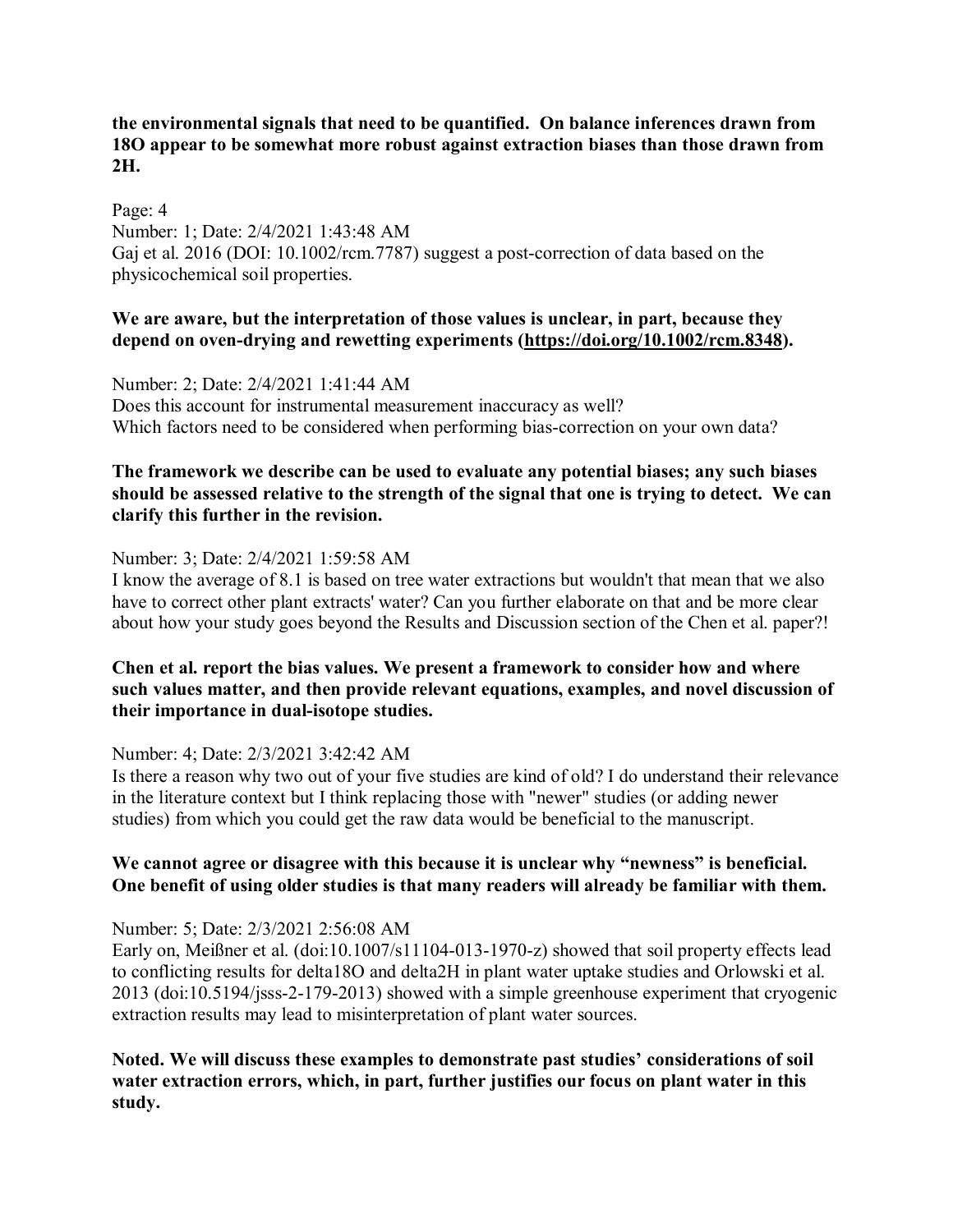#### Number: 6; Date: 2/4/2021 8:27:21 AM

Chen et al. recommend that stem relative water content should always be determined when performing stem water cryogenic extraction. Do you have access to this data for your selected case studies?

#### **No, we do not have stem water content. We will discuss this in a revised version.**

Page: 6 Number: 1; Date: 2/3/2021 3:41:49 AM Elaborate which factors would contribute to a species-specific extraction bias.

### We prefer to not speculate on that topic. We will change this to say "among these species".

#### Number: 2; Date: 2/4/2021 2:36:50 AM

I think a study-specific bias application would be more meaningful, since cryogenic extraction parameters differ for all studies and as we know from soil water extractions, such extraction parameters can have a significant effect on the resulting delta values. Further, a measurement artifact correction is then inevitable. This questions the approach the authors applied in their manuscript by simply applying the same 8.1 correction factor to a variety of different tree species without considering species differences as per Chen et al. or extraction system differences (that are difficult to account for without any additional tests on the respective system).

**Regarding "questions the approach", please see our comments above. In principle a "study-specific bias application" would of course be interesting, but (as we outlined at the beginning, and discussed in the paper) we are not trying to draw definitive conclusions for specific studies. In the revision, we will further emphasize the need to account for the uncertainties in the assumed bias correction factors themselves, because those biases will vary among species (and laboratories, and investigators) in ways that will never be precisely known.**

Number: 3; Date: 2/3/2021 3:16:12 AM Please check Millar et al. (2018, doi:10.1002/rcm.8136 ) for that.

## **Noted and we will now mention this here. However, it should also be noted that our paper is focused on woody plants, and Millar et al. is not.**

Page: 7 Number: 1 Author: Subject: Eingefügter Text Date: 2/3/2021 3:23:14 AM in delta 2H direction

**Yes, thank you.** 

Page: 8 Number: 1; Date: 2/3/2021 3:41:11 AM